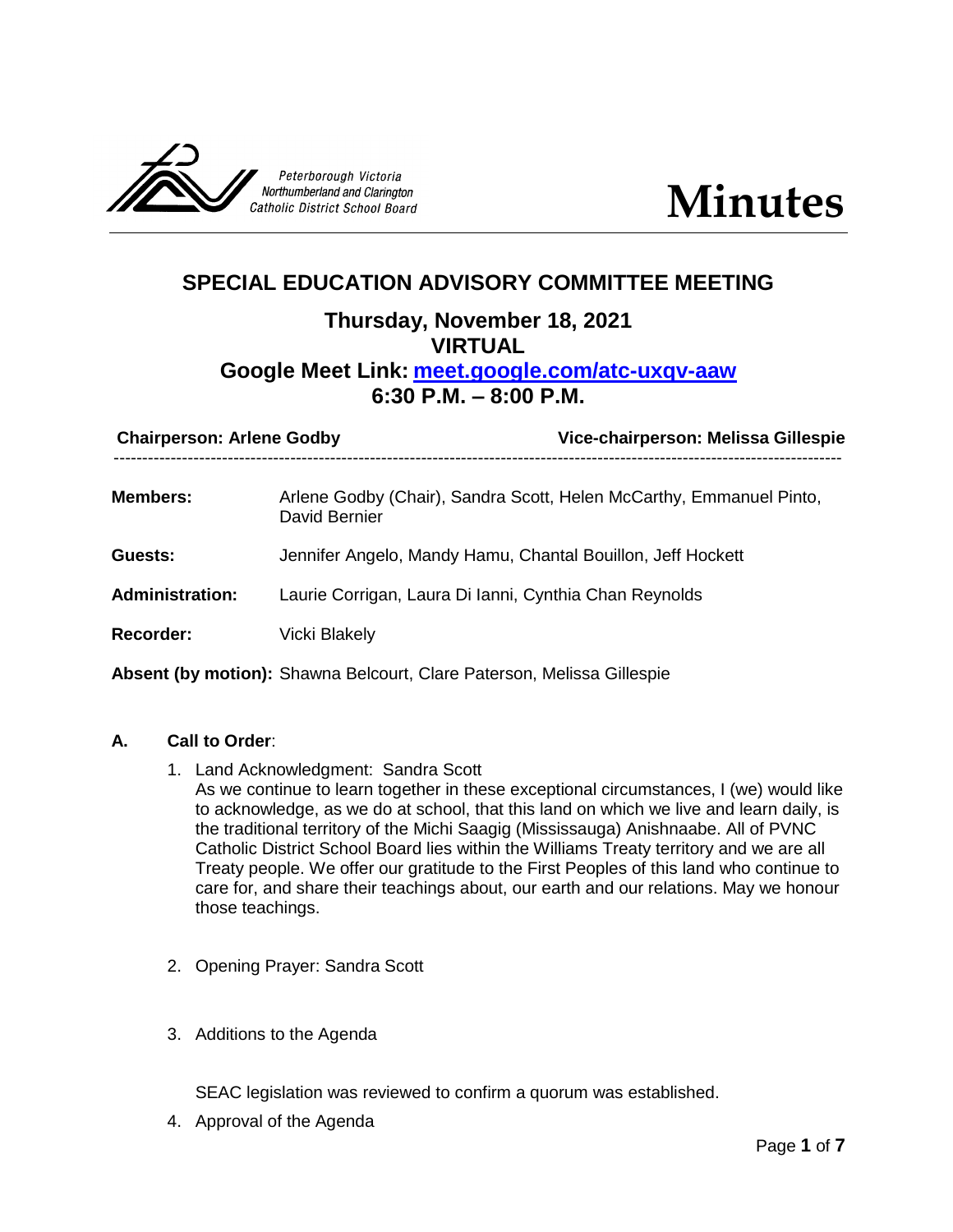Moved by: Sandra Scott Seconded by: Emmanuel Pinto That the agenda be approved as presented.

Carried

5. Declaration of Conflicts of Interest

None noted.

6. Motion for Excusal from Attendance

Moved by: Sandra Scott Seconded by: Emmanuel Pinto That Shawna Belcourt, Clare Paterson, and Melissa Gillespie be excused from attendance at the November 18, 2021 Special Education Advisory Committee meeting.

**Carried** 

7. Motion for Approval of the Minutes of October 21, 2021 Meeting.

Moved by: Helen McCarthy Seconded by: Sandra Scott That the minutes of the Special Education Advisory Committee Minutes held on October 21, 2021 be approved as amended to include the full written statement given verbally by Chairperson Bernier at the meeting.

**Carried** 

Moved by: Arlene Godby Seconded by: Sandra Scott That the link to the Minutes of the Regular Board of Trustees Meetings be included in the SEAC Agendas.

Carried

<https://www.pvnccdsb.on.ca/our-board/board-meetings/>

8. Business Arising from the Minutes

None

#### **B. Recommended Actions/Presentations**:

1. Remarks: Chair – Arlene Godby

Welcomed tonight's presenters Chantal Bouillon and Jeff Hockett. This will be the last meeting before the New Year, as there is no December meeting. Hopeful that the committee can all meet in-person for the January meeting to discuss the PAaC document.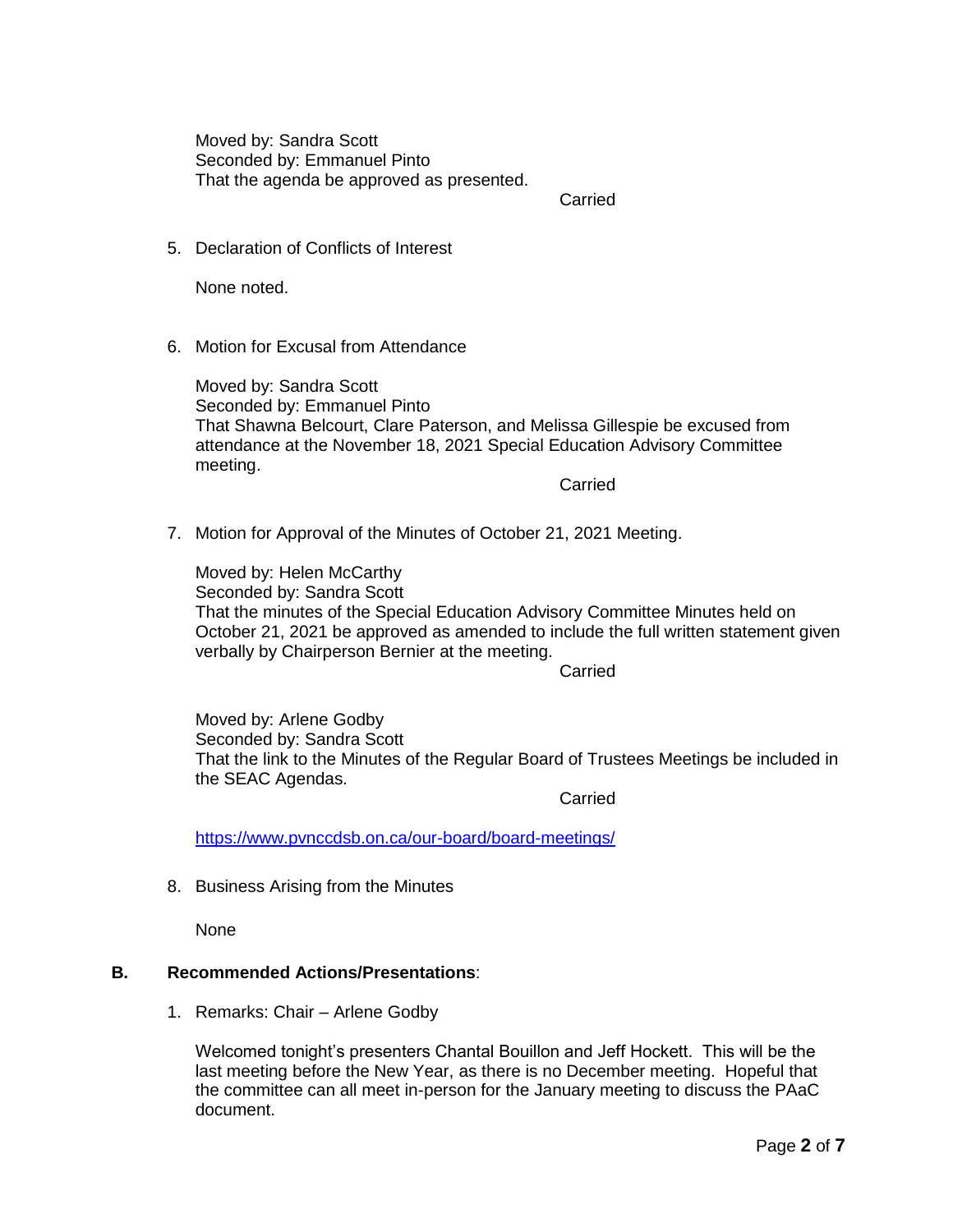2. Remarks: Superintendent of Learning/Special Education Services – Laurie Corrigan

The month of Remembrance has been marked throughout PVNC in November through National Aboriginal Veterans Day and Remembrance Day Ceremonies. PVNCCDSB Mass for the Deceased took place November 16 at Cathedral Church of St. Peter in Chains.

The Ministry of Education informed the board Monday that for the third year, the Special Incidence Portion process would not be required to be completed. Funding is expected to be based on previous and new claims with a 5% increase. This was welcomed news due to the professional learning and time commitment to complete these forms in the context of the global pandemic and the staffing pressures as a result.

Central staff has been deployed, including Special Education Consultants, on Mondays and Fridays to help with unfilled vacancies due to the pandemic. This issue is province wide throughout all school boards.

All staff will be offered learning on the PA Day, November 26, in regards to equity, anti-sex trafficking and bullying. All CASA team members will receive training in Behaviour Management Systems and Applied Behavioural Analysis.

A report to the Minister's Advisory Council on Special Education was submitted on behalf of the Board by Superintendent Corrigan advising that approximately 1900 students returned to in-person learning this fall from virtual school. The challenges in the area of mental health and well-being that students and family are experiencing were conveyed including in particular early years students, who have marked almost half of their lives in isolation due to the pandemic. Funding for student and family support was requested.

Superintendent Corrigan has requested that an inquiry or commission into learning be executed, due to the increasingly complete nature of school needs. The last one, For the Love of Learning, took place in 1994 and thus it seemed appropriate timing to begin the process given the needs and challenges being faced.

The Feast of Christ the King and the approach of advent is quickly approaching.

3. Update from Trustees:

Updates from both Trustees were heard, including the appointment of the interim Trustee Loretta Durst. September 30<sup>th</sup> marked National Day for Truth and Reconciliation. The New Strategic Priorities has been approved by the board. Updates in regards to immunization and mandatory vaccination were given. Trustee Pinto gave his resignation from the committee effective the end of November citing personal reasons and scheduling conflict (full statement attached). Trustee Pinto thanked the committee for their hard work and expressed his gratitude and appreciation to the members.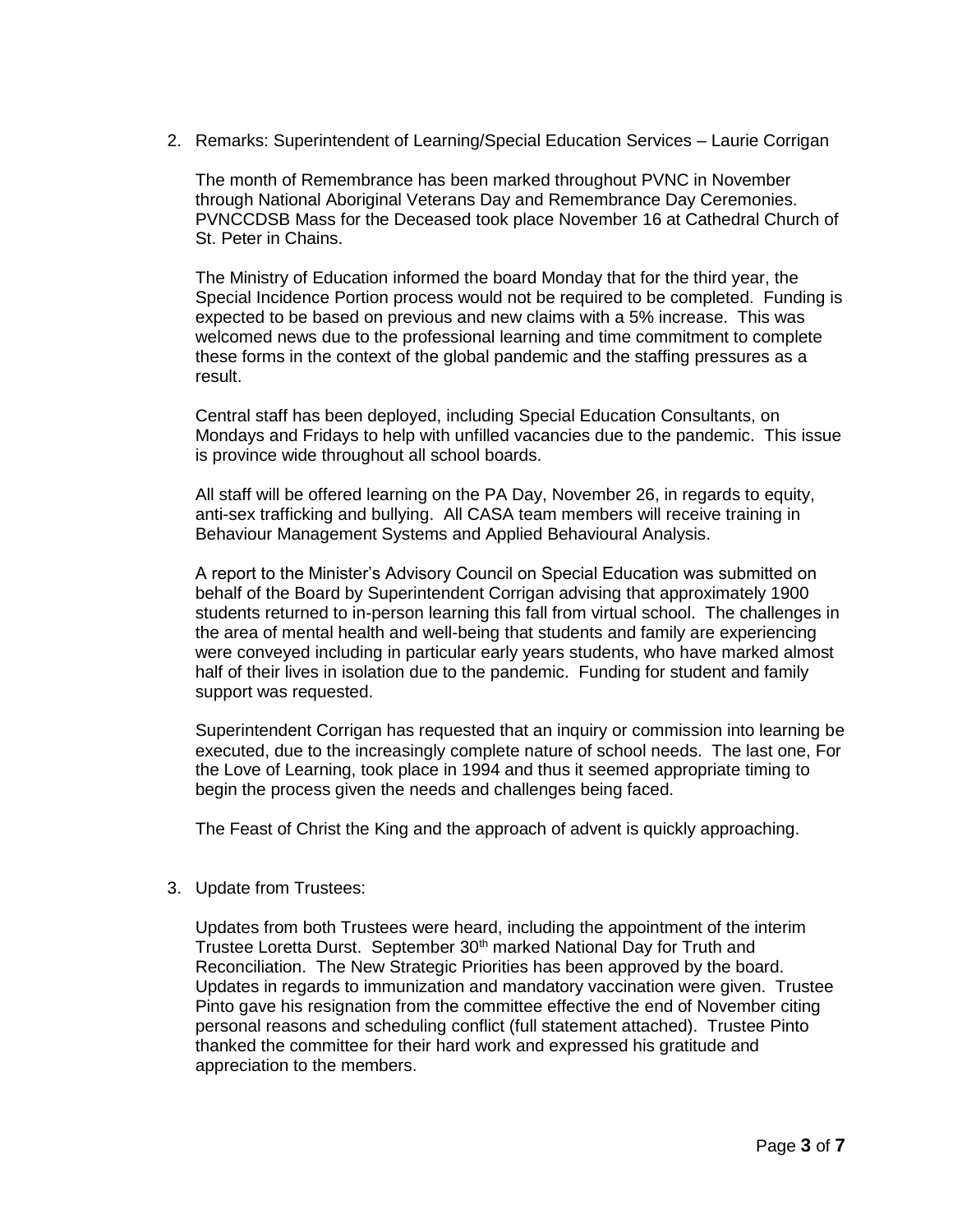### **C. Discussion Items:**

#### A. SEAC Meeting Presentation(s)

1. Successes of Students Through Technology – Special Education Consultants Chantal Bouillon and Jeff Hockett

Special Education Consultants Chantal Bouillon and Jeff Hockett presented on the successes of students through technology. Technology for all is providing a creative, inclusive and equitable education for all students. Assistive technology allows students to transition from exclusion, to inclusion and ideally belonging. Looking at learners from a lens that there is no such thing as a typical student or learner. Previously students were 'othered' or centred out by assistive technology, but Universal Design for Learning focuses on all students benefiting from different ways of learning and delivering curriculum. This means that learning/activities are designed for everyone and not accommodated or adjusted after the fact for different learning styles, fostering a sense of belonging for all students.

SEA (Special Equipment Amount) has supported students to make learning more equitable by providing technology and equipment to students through professional clinician recommendations from third parties. Technology/equipment is embedded in the child's learning and access to learning and must be in their IEP (Individual Education Plan). The process for students is for a referral to clinicians/third parties to make recommendations for students, that then will come back to the board for purchase. Often trials are used to see what technology piece will work with the students' diverse learning.

The pandemic has given opportunity to explore a more universal approach to learning with students accessing technology to learn during school closures.

#### Discussion Items from the presentation:

The committee discussed the key learnings from the presentation. The process for SEA equipment, how it is accessed and how parents are informed. Conversations with parents are happening sooner due to the frequency/normalcy of assistive technology and all students accessing more technology. The committee was curious as to how vulnerable students are protected using technology and the Google Suite. Superintendent Corrigan shared that students are educated about safety and protection by staff throughout their schooling, third party consents must be signed by parents and that Google is a signatory of the "Student Privacy Pledge" (link below).

[https://www.pvnccdsb.on.ca/programs-services/information-technology](https://www.pvnccdsb.on.ca/programs-services/information-technology-services/google-apps/)[services/google-apps/](https://www.pvnccdsb.on.ca/programs-services/information-technology-services/google-apps/)

The committee asked what the biggest challenges have been during the pandemic with all the technology?

WIFI was a challenge for both student and teacher. If there were outages, this created new challenges in delivering lesson plans. Helping both parents and teachers adapt to the virtual classroom was challenging. Often students were helping their parents to use the technology.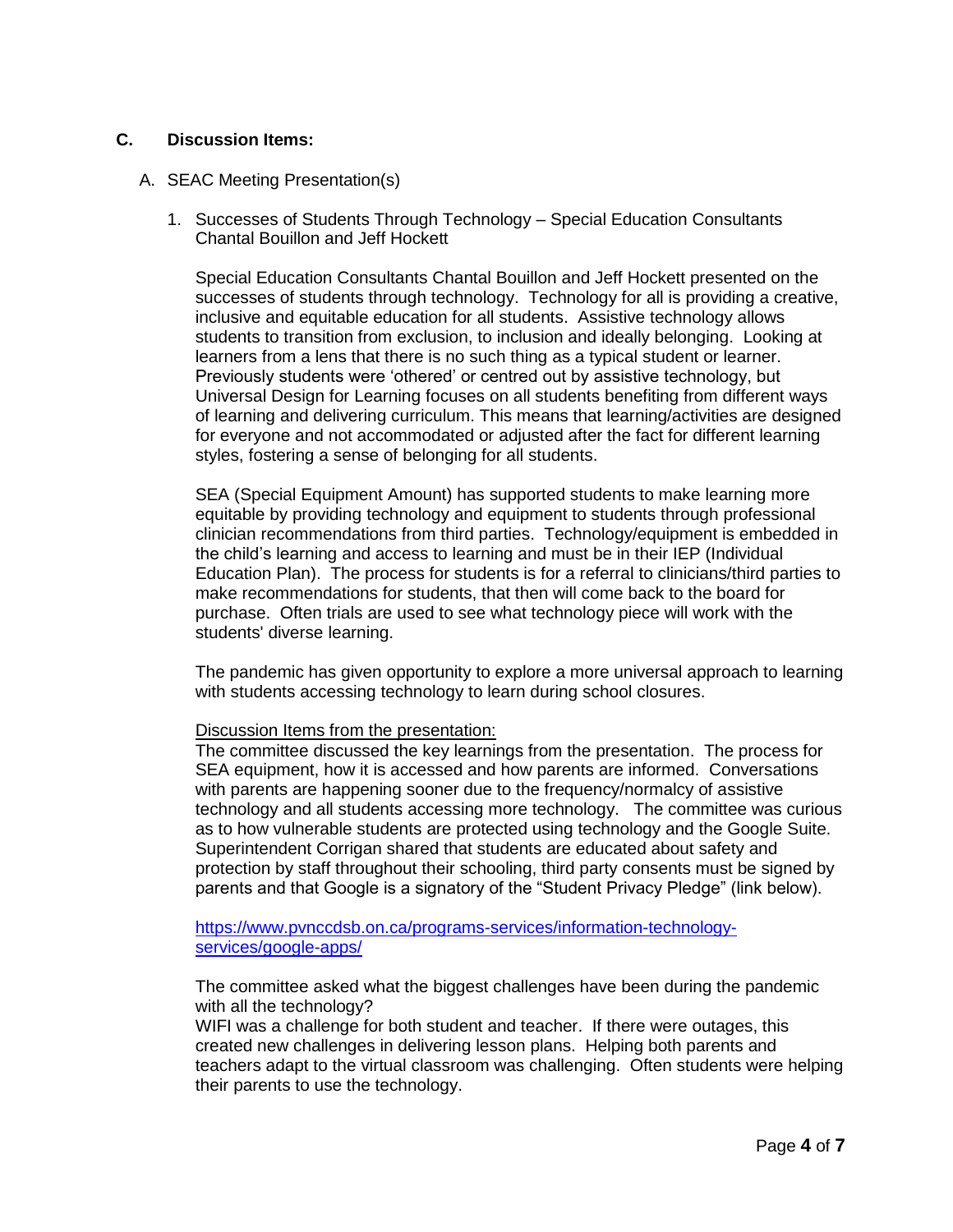The committee asked if there is any policy or legislation in regards to curriculum and UDL (Universal Design for Learning) guidelines or could it be if it does not exist yet? The Human Rights Commission really advocates for UDL especially in regards to reading and the Right to Read Inquiry.

How can the committee help support you, in supporting those students? It's crucial that a level of understanding is developed in regards to the variety of ways students learn; awareness in neurodiversity and diversity in learning. Using different technology and equipment and providing different methodologies and deliveries in learning to meet the needs of every student. It's crucial that the stigma parents feel is broken so learning can move forward and focus on what the classroom looks like now and that things have changed.

- B. Correspondence Items:
	- 1. Trillium Lakelands District School Board RE: Support for Bill 172 An Act in Relation to Fetal Alcohol Spectrum Disorder
		- a. Deferred to the January 20, 2022 SEAC meeting for further discussion.
- C. Information Items:
	- 1. Information items/updates were received by the following organizations as per the attachments to the November 18, 2021 Agenda Package:
		- i. Ontario Catholic School Trustees' Association Joint Letter with Trustee Associations, Ontario Council of Universities RE: AODA Compliance Reporting
			- 1. It was mentioned that PVNCCDSB's website is AODA compliant, but that PVNC does not have authority over compliance for third party websites linked through our site to be AODA compliant.
		- ii. Community Living Trent Highlands Updates
- D. Old Business:
	- 1. None
- E. New Business:
	- 1. The committee discussed having an in-person meeting to discuss the PAaC results.

Moved by: Helen McCarthy Seconded by: Sandra Scott That the January 20, 2022 SEAC meeting take place through a hybrid model, both virtually and in-person at the Catholic Education Centre.

**Carried**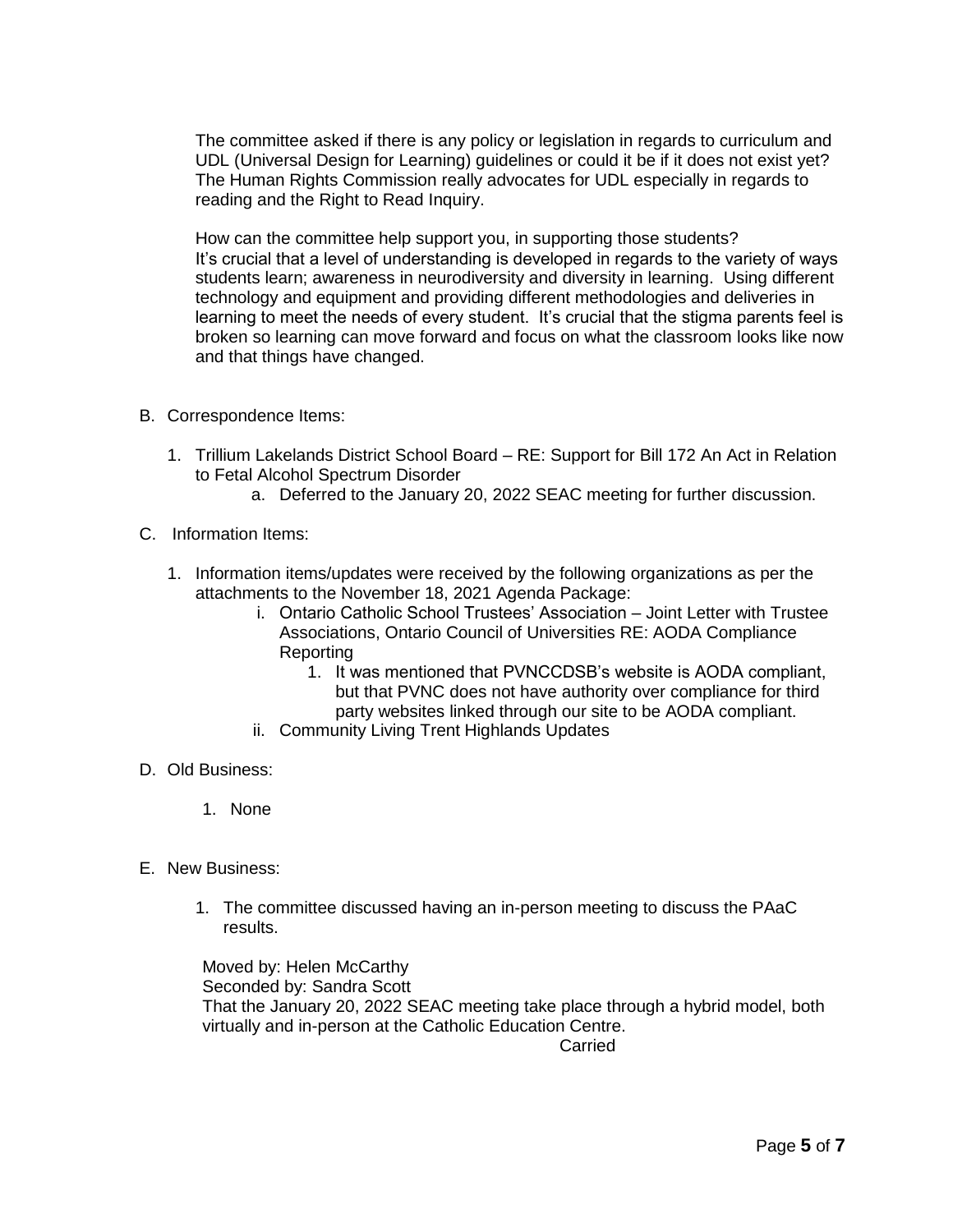## **D. Next Meeting**:

- 1. Selection of Members for Territorial Recognition, Opening and Closing Prayers
	- a. Territorial Recognition & Opening Prayer: Arlene Godby
	- b. Closing prayer: Laurie Corrigan

## 2. **2021-2022 Meeting Dates:**

| 6:30-8:30 pm             | <b>Virtually</b>                                                          |  |
|--------------------------|---------------------------------------------------------------------------|--|
| <b>Date</b>              | <b>Topic</b>                                                              |  |
| January 20               | PAAC on SEAC – no presentation, group review and set action               |  |
|                          | Hybrid Model - Virtual and In-person at the Catholic Education Centre     |  |
| February 17              | Transitions from Grade School to High School, High School and Beyond,     |  |
|                          | and ECPP - Mandy Hamu, Sharon Davenport, and Laura Di lanni               |  |
| March 24                 | Equity Census Update - Superintendent of Learning Jeannie Armstrong       |  |
| April 21                 | Update from Social Workers regarding support of Mental Health             |  |
|                          | Dr. Cynthia Chan Reynolds                                                 |  |
| <b>May 19</b>            | Budget Review - Superintendent of Learning/Special Education Services     |  |
|                          | Laurie Corrigan and Superintendent of Business Finance/Plant Isabel Grace |  |
| June 16                  | <b>Special Education Plan Review</b>                                      |  |
| 10 <sup>th</sup> Meeting | TBD                                                                       |  |

### **E. Conclusion**:

- 1. Closing Prayer: Emmanuel Pinto
- 2. Adjournment

Moved by: Sandra Scott Seconded by: Helen McCarthy That the meeting held on November 18, 2021 be adjourned at 7:57 p.m.

**Carried**